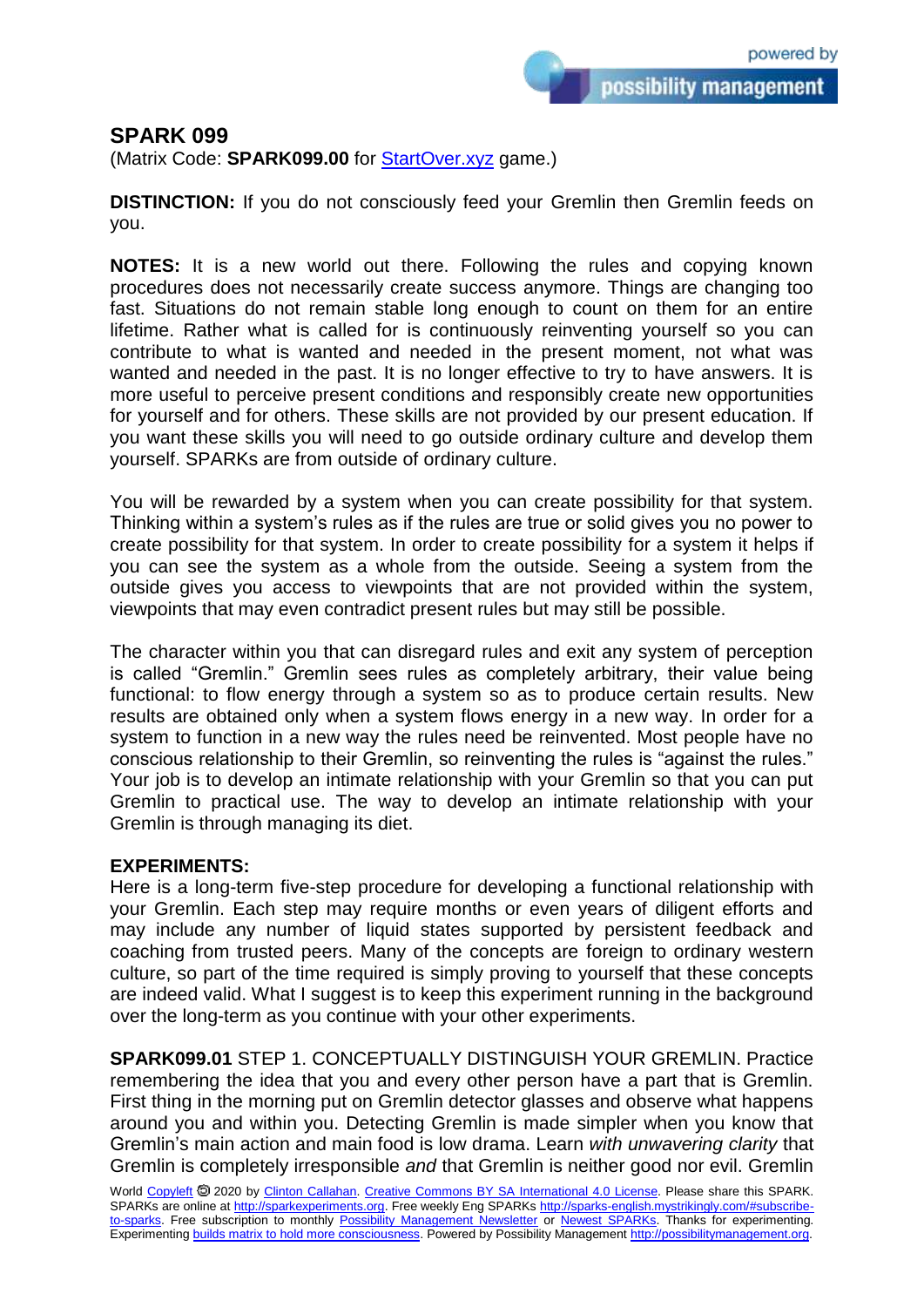is Gremlin. Through being irresponsible Gremlin has the power to destroy any space at any time for no reason. If you do not learn to use that power consciously to feed Gremlin on your schedule, Gremlin uses that power through you unconsciously to feed on its own schedule. Establishing a conscious relationship with Gremlin will never involve trying to change or banish Gremlin, because Gremlin cannot be changed or banished. Either you own your Gremlin or your Gremlin owns you. Until you become aware of the characteristic attitudes and actions of your Gremlin, Gremlin will determine your attitudes and actions beneath your awareness. Unconscious Gremlin actions have been shaping the quality of your life thus far. You can become more and more sensitive to and conscious of your Gremlin so that you can discern its presence and intentions before it can act on them. To do so you must leave the domain of concepts and enter the domain of experience, which is STEP 2.

**SPARK099.02** STEP 2. EXPERIENTIALLY DISTINGUISH YOUR GREMLIN. Become aware of the experiential difference between when you as an adult Man or Woman are in charge and when Gremlin takes over and is in charge. You can feel the difference in your purpose and in your laugh (Yes, exactly that laugh). Your challenge is to be responsible for the irresponsible part of yourself through creating and maintaining a conscious working relationship between you and your Gremlin. Learn to instantly sense what it feels like when Gremlin gets a hold of the steering wheel of your life, when Gremlin decides what you do, when Gremlin judges or criticizes you or others, when Gremlin makes nasty little jokes or comments to other people through your mouth, when Gremlin feeds itself through your actions. Learn your Gremlin's habits, its timing, its favorite energetic foods (e.g. gossip, complaining, adrenaline from fighting, speeding or gambling, being depressed, destructive, guilty, or jealous, sneaking, insulting, freaking out, etc.) and physical foods (e.g. candy, television, newspaper, overeating, junk food, alcohol, chips, sodas, chewing gum, fries, donuts, etc.). Learn the tone and feel of your Gremlin's intentions. Develop sensitivity to your Gremlin's cravings so that you can feel them coming before they are strong enough to take control, which is STEP 3.

**SPARK099.03** STEP 3. LEARN TO SENSE WHEN YOUR GREMLIN IS GETTING HUNGRY. Gremlin takes control when it gets too hungry. You can feel Gremlin getting hungry by discerning the internal sensation of your purpose. You can detect where your intentions will take you. Purpose is sensed as an urge. Classify your urges into either Adult / Responsible or Gremlin / Irresponsible urges. Gremlin is moved by irresponsible urges whereas you as an adult Man or Woman are moved by responsible urges. When you sense irresponsible urges coming up they are coming from Gremlin. It can help tremendously to distill and memorize the three, four, or five Shadow Principles of your Gremlin's Hidden Purpose (e.g. revenge, sloth, destruction, disrespect, scorn, being right, being perfect, being in scarcity, being the best, etc.). Through careful observation you will see that your irresponsible urges conform to Gremlin's Hidden Purpose. Learn to detect what you are about to create by the purpose that is motivating your minute-to-minute intentions and then you will know if Gremlin is getting hungry or not.

World [Copyleft](https://en.wikipedia.org/wiki/Copyleft) <sup>®</sup> 2020 by [Clinton Callahan.](http://clintoncallahan.mystrikingly.com/) [Creative Commons BY SA International 4.0 License.](https://creativecommons.org/licenses/by-sa/4.0/) Please share this SPARK. SPARKs are online at [http://sparkexperiments.org.](http://sparks-english.mystrikingly.com/) Free weekly Eng SPARKs [http://sparks-english.mystrikingly.com/#subscribe](http://sparks-english.mystrikingly.com/#subscribe-to-sparks)[to-sparks.](http://sparks-english.mystrikingly.com/#subscribe-to-sparks) Free subscription to monthly [Possibility Management Newsletter](https://possibilitymanagement.org/news/) or [Newest SPARKs.](https://www.clintoncallahan.org/newsletter-1) Thanks for experimenting. Experimentin[g builds matrix to hold more consciousness.](http://spaceport.mystrikingly.com/) Powered by Possibility Managemen[t http://possibilitymanagement.org.](http://possibilitymanagement.org/) **SPARK099.04** STEP 4. ESTABLISH A REGULAR FEEDING SCHEDULE FOR YOUR GREMLIN. By establishing a regular feeding schedule for Gremlin (e.g. Saturdays from 12 am to 12 pm) then you are feeding your Gremlin what you want to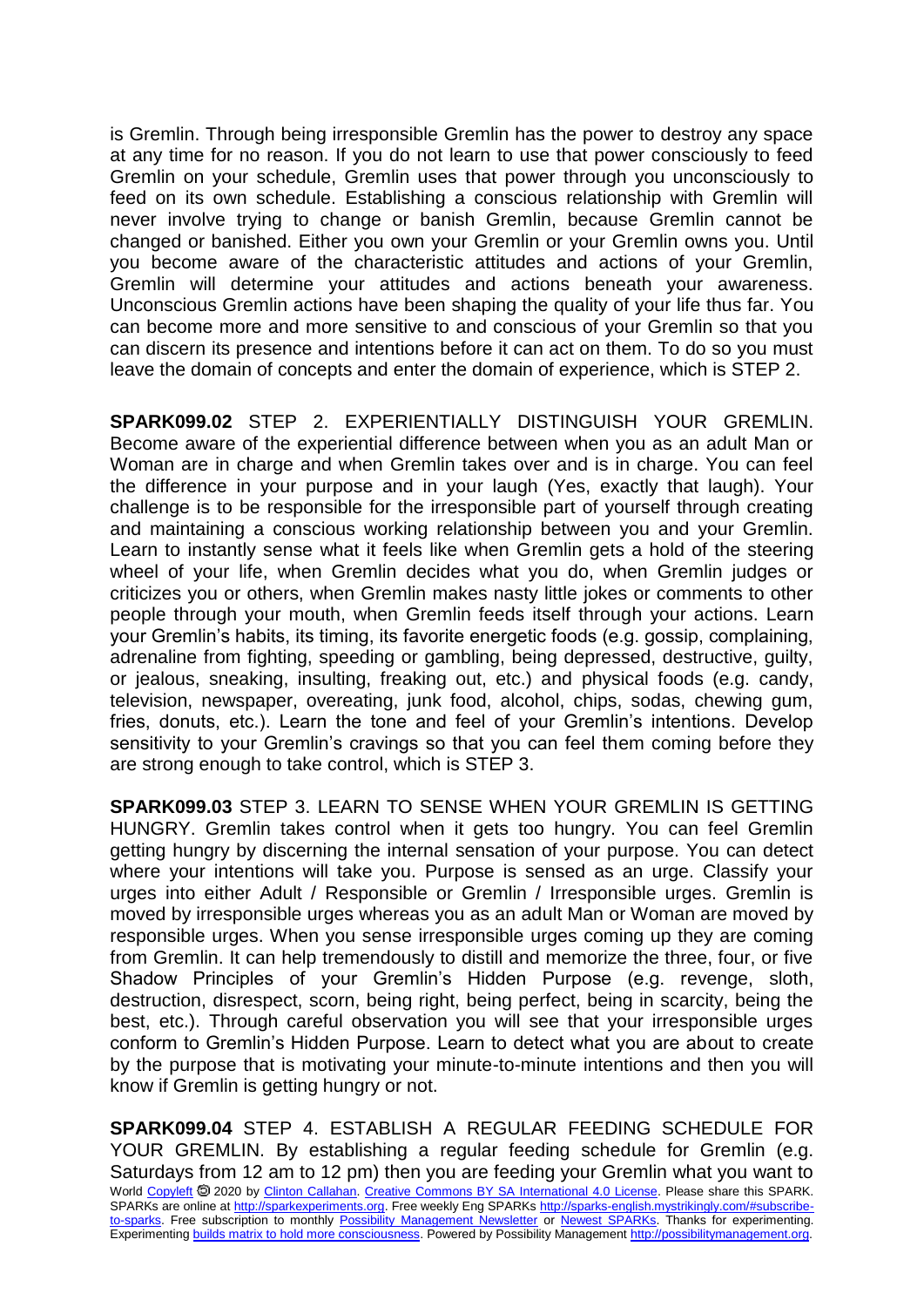feed it and when you want to feed it rather than Gremlin eating what it wants to eat when it wants to eat it. Impeccably feeding your Gremlin on *your* schedule establishes a working relationship between you and your Gremlin. Then you can tell your whining sneaking nasty little Gremlin to "Sit!" at your feet on a short chain and it will instantly obey knowing that you are aware of its needs and that you will take care of it with respect. This way Gremlin does not have to feel scared about its own survival, knock you unconscious and feed itself to get its needs met – otherwise it will. Here are a few useful hints. If Gremlin knocks you unconscious and snacks for itself on Thursday and you come back to your senses on Friday, do not alter your regularly scheduled feeding on Saturday. Stick to the same schedule and feed your Gremlin as usual on Saturday. If you do not feed Gremlin on Saturday then Gremlin has taken over control again of when it gets fed. Another example, if after awhile Gremlin is not hungry on its scheduled feeding time on Saturday, do not feed it Sunday or Monday. Wait until the next Saturday. After some time of feeding your Gremlin alternative foods it may not want to eat the foods it originally liked to eat best. Also, when you are choosing foods to feed your Gremlin remember that *you* are in charge of the choosing, not Gremlin. This gives you the power to totally avoid certain foods that can cause serious long-lasting negative side-effects, such as alcohol, unprotected sex with strangers, fighting with your partner or your children, drugs, gambling, speeding, computer sex, shopping sprees, and so on. You are regularly providing enough volume of safe Gremlin foods that Gremlin is not justified to take over and devour foods of more serious consequence. Remember, Gremlin will *never* be satisfied. Gremlin can *never* get enough of what it does not need. The boundaries about your Gremlin's feeding are always up to you, not Gremlin, because no matter what, you will pay the consequences.

**SPARK099.05** STEP 5. PUT YOUR GREMLIN CONSCIOUSLY TO USE. Gremlin is a tireless resource of nonlinear energy and ingenious intelligence. If you do not consciously direct and regularly apply Gremlin's creative energies then they will build up and burst at the seams in their own chaotic directions. (This is an immensely valuable clue for understanding what is going on with children. Yes, children have Gremlins too!) When Gremlin is consciously directed it can prove to be uncannily useful and effective in ways that nothing else can. As soon as Gremlin trusts you enough to sit when you say, "Sit!" then you can put Gremlin to work for you like a hunting dog. Start giving your Gremlin regular, important, interesting and specific tasks to do for you, and closely manage its efforts. For example, use Gremlin's audacity, abundant energy, and disdain for rules as a direct highway to nonlinearity whenever nonlinear ideas or actions are needed. Use your Gremlin for staying unhookable, holding space for a gameworld that is not yet present, keeping yourself awake in a boring environment, staying in the present with your attention, splitting your attention, taking a fierce stand for a Bright Principle, having courage, asking dangerous questions, creating possibility where there apparently is none, making extraordinary efforts, making responsible boundaries, asking for what you need even if it is unprecedented, staying vigilant about your Gremlin's feeding schedule (Yes, use Gremlin to manage Gremlin. Who else is clever and fast enough?), being vulnerable, creating totally new designs, disassembling other Gremlin's irresponsible creations, painting doorways through walls of reality, etc. As soon as Gremlin completes its task, thank it curtly, then immediately tell it to "Sit!" and you take over again. Continuously value Gremlin like a fine tool by putting it back in its place,